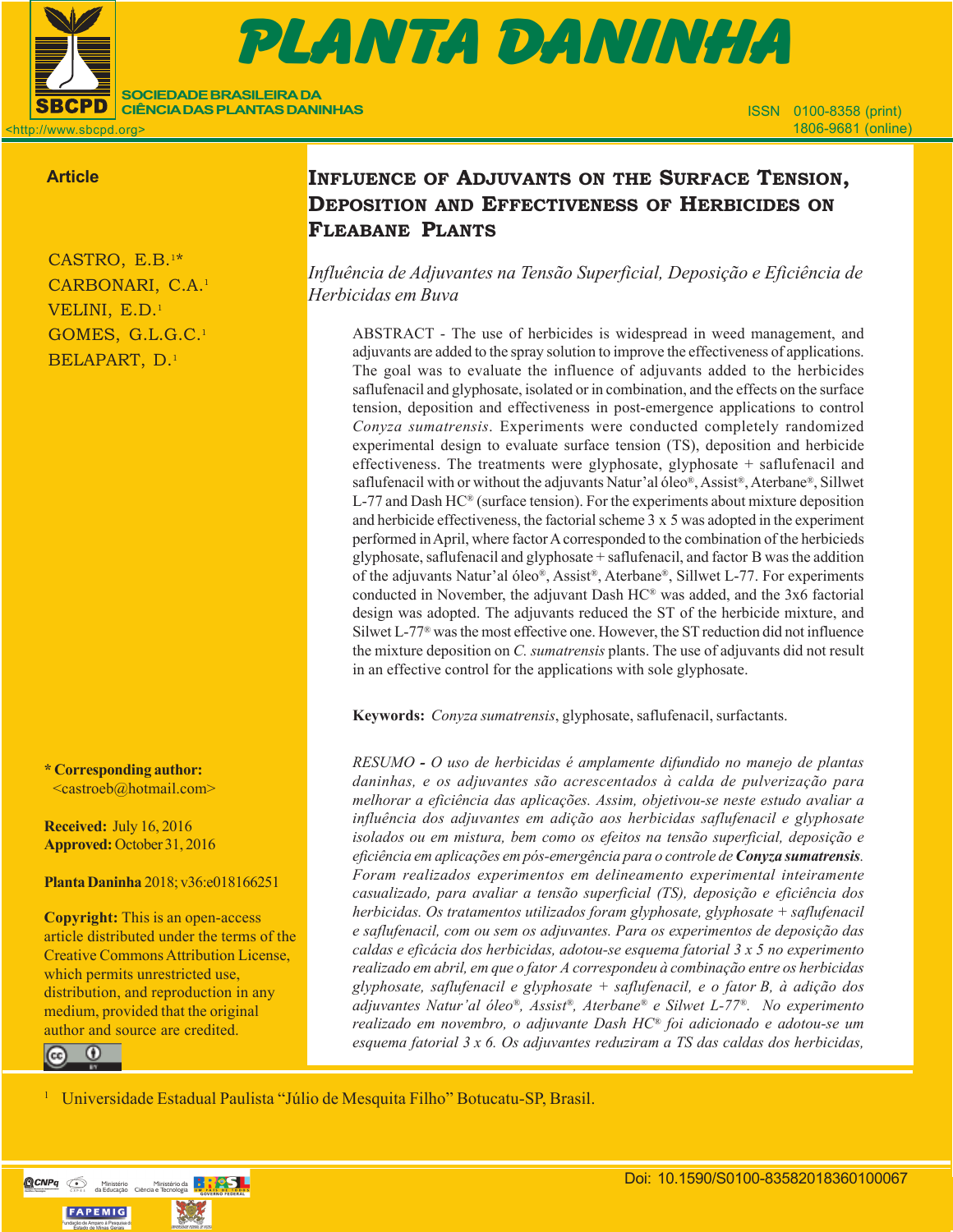*sendo o Silwet L-77® o mais eficiente. Contudo a redução da TS não influenciou na deposição das caldas sobre as plantas de C. sumatrensis. O uso de adjuvantes não resultou em controle eficiente para as aplicações apenas com glyphosate.*

**Palavras-chave:** *Conyza sumatrensis*, glyphosate, saflufenacil, surfatantes.

#### **INTRODUCTION**

Water is a universal solvent, and it is the most important vehicle in applications of agricultural pesticides. However, due to its high surface tension  $(72,6 \text{ mM m}^{-1})$ , it presents low retention capacity when applied on targets with waxy and hydrophobic surfaces, such as the cuticle of plants (Kissman, 1997). When applying herbicides, it is necessary to use substances that mitigate this characteristic of the application mixture or that provide better spreading over the target.

Adding adjuvants to the spraying mixture may modify the physical-chemical characteristics to increase application effectiveness and target covering and it may help the absorption of the active ingredient (Mendonça et al., 2007). However, the effectiveness in applying herbicides does not only depend on the active ingredient quantity poured on the plant, but also on the size and density of drops, the losses to the soil and by drifting, the equipment, the spray volume, the spraying nozzles and the climate conditions (Souza et al., 2012), as well as on the evenness and distribution over the target surface (Terra et al., 2014).

Among the main herbicides used in the world agriculture, glyphosate stands out. The extensive use of this herbicide, mainly due to the wide adoption of transgenic cultures that are resistant to it, has caused a greater acceleration factor of the selection of resistant weeds. In this context, the different reports about glyphosate-resistant fleabane (*Conyza* spp.) species stand out (González-Torralva et al., 2012; Soares et al., 2012; Byker et al., 2013; Mellendorf et al., 2013; Moretti et al., 2013). Therefore, it is important to search for new ways to apply glyphosate, both by the association with other herbicides (Gandolfo et al., 2012) or by the addition of adjuvants to the spraying mixture, in order to improve the effectiveness of the applications (Iost and Raetano, 2010; Maciel et al., 2011).

Saflufenacil is an important option in association with glyphosate for the desiccation in areas with weeds that are difficult to control (Ashigh and Hall, 2010; Martins et al., 2012). Even considering the association of these herbicides, the association with adjuvants may improve the physical-chemical characteristics of the mixture and, consequently, the deposition on the target and the control over weeds (Carbonari et al., 2005; Maciel et al., 2011).

Therefore, this work had the goal to evaluate the surface tension of the mixtures containing saflufenacil and glyphosate, isolated or mixed with adjuvants, as well as the effects on the deposition and effectiveness of these herbicides applied in post-emergence to control *Conyza sumatrensis*.

#### **MATERIAL AND METHODS**

The experiments were conducted in the city of Botucatu/SP, in 2014. The study was divided in three steps: surface tension, deposition and effectiveness of the herbicides saflufenacil and glyphosate, isolated in a mixture with the addition of adjuvants.

#### **Surface Tension (ST)**

An experiment was conducted in laboratory, where it was possible to analyze the surface tension (ST) of the mixtures of the herbicides glyphosate (720 g a.e. ha-1), saflufenacil  $(35 \text{ g a.i.} \text{ ha}^{-1})$  and glyphosate + saflufenacil  $(720 \text{ g a.e.} \text{ ha}^{-1} + 35 \text{ g a.i.} \text{ ha}^{-1})$ , with or without the adjuvants described in Table 1. The concentrations used for each adjuvant were: 0.01; 0.02;  $0.05; 0.1; 0.2; 0.5; 1$  and  $2\%$  v/v. The highest concentrations were defined by the recommendation range described in the product instructions and, starting from them, lower concentrations were used in order to check the effectiveness of the adjuvants in influencing the ST.

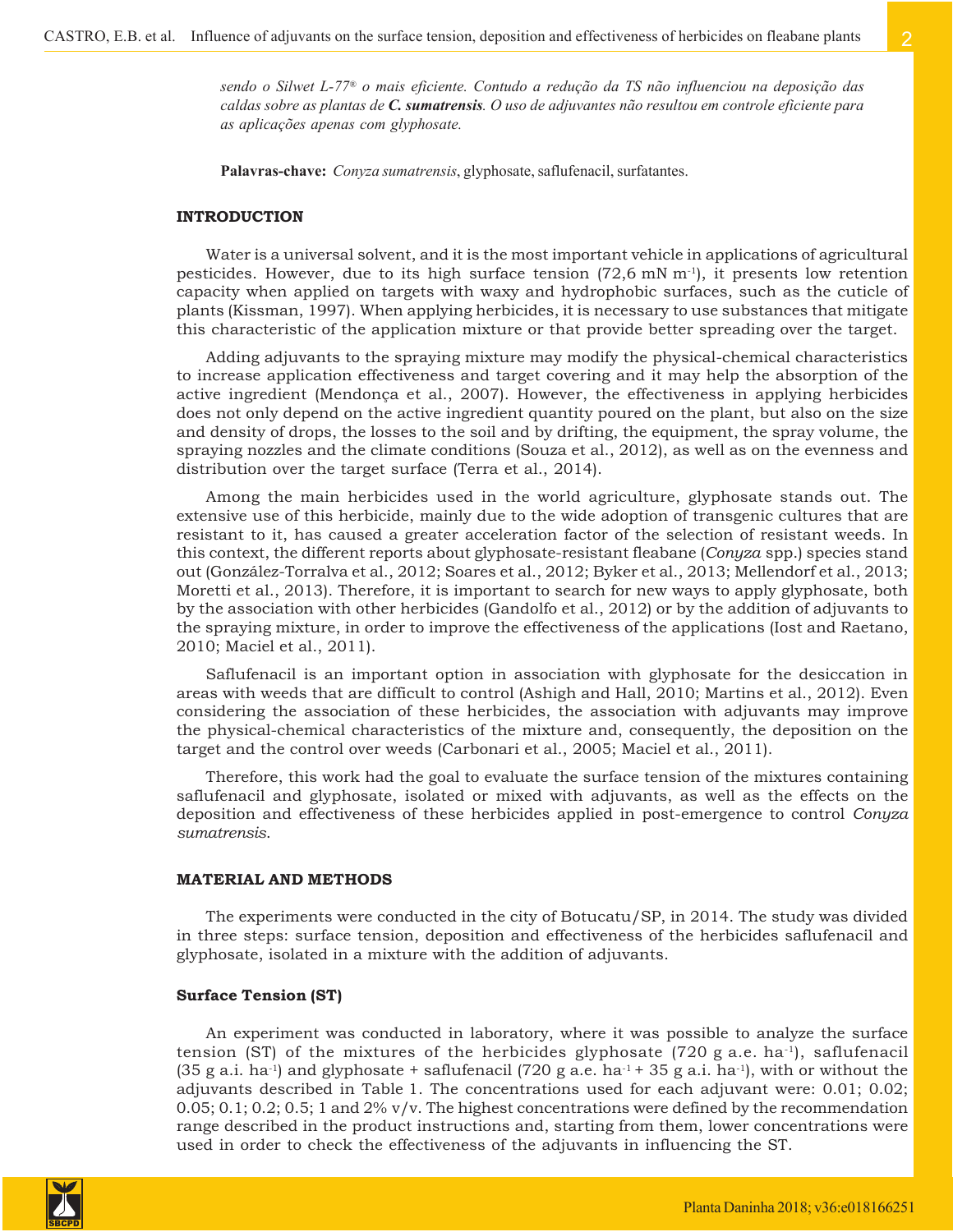| Surfactants                 |                                                                                                                                          |                                    |                             |                      |  |  |
|-----------------------------|------------------------------------------------------------------------------------------------------------------------------------------|------------------------------------|-----------------------------|----------------------|--|--|
| Commercial<br>product       | Active ingredient                                                                                                                        | Conc. $a.i.$<br>$(g L^{-1})$       | Formulation                 | <b>Class</b>         |  |  |
| Natur'l óleo <sup>®</sup>   | Vegetal oil                                                                                                                              | Emulsifiable<br>930<br>concentrate |                             | Adhesive<br>spreader |  |  |
| $\text{Assist}^{\circledR}$ | Paraffinic hydrocarbons, saturated and unsaturated<br>paraffinic and aromatic cycles coming from the<br>756<br>distillation of petroleum |                                    | Emulsifiable<br>concentrate | Adjuvant             |  |  |
| Aterbane®                   | Alcohol-phenol condensate with etene oxide and<br>organic sulphonates                                                                    | 466                                | Soluble<br>concentrate      | Adhesive<br>spreader |  |  |
| Sillwet L-77                | Polyether and silicone copolymer                                                                                                         | 77                                 | Dispersible<br>concentrate  | Adhesive<br>spreader |  |  |
| Dash HC®                    | Methyl esters, aromatic hydrocarbon, unsaturated<br>fat acid and surfactant                                                              | 933                                | Emulsifiable<br>concentrate | Adjuvant             |  |  |

*Table 1 -* Characteristics of the adjuvants added to the spraying mixtures

In order to determine the ST of the spraying mixtures, the gravimetric method was used, similarly to what was described by Mendonça et al. (1999). In order to create the drops, an ST 670 (Samtronic) infusion pump was used, with a 7 mL  $h^{-1}$  flow, to which a 5mL syringe containing samples of the application mixtures was connected. A capillary was connected to the syringe, whose edge was placed vertically on a precision scale (0.0001 g), so that the formed drops were weighed. In order to avoid losses by evaporation, the created drops were deposited in a beaker containing oil (vegetal), so that they remained submersed after coming away from the capillary. The system calibration was performed with distilled water, and the drops' weight was considered  $76.2$  mN m<sup>-1</sup>. After weighing each treatment, the system washing was performed with distilled water until the drops' weight reached constant weight, in order to start the following treatment.

The used experimental design was completely randomized with four replications. For each replication, 10 drops from each treatment were weighed. The results were submitted to analysis of variance by F test and, when significant, the regressions were adjusted using the Mitscherlich model, modified according to Montório et al. (2005).

#### **Mixture deposition on fleabane plants**

Two experiments were conducted in a greenhouse in order to verify the deposition of the spraying mixtures on *Conyza sumatrensis* (fleabane). The experiments were conducted in April and November 2014. The seeds used in the experiments were harvested in areas with a history of glyphosate-resistant fleabane. For both experiments, seeds were harvested in different areas of the city of Botucatu/SP.

Fleabane was sown in a 188 cell Styrofoam tray, which were transplanted to planters containing 0.25 liters of soil, when they presented two to three leaves. Each planter containing a plant constituted a replication. At the time of treatment application, the plants from the experiment conducted in April were approximately 12 cm tall, whereas for the experiment conducted in November, the fleabane plants had a maximum height of 7 cm. The height of plants at the time of the application was defined according to studies conducted by Oliveira Neto (2010), who observed a close relation between the size of fleabane plants at the time of treatment application and the effectiveness of the herbicides.

The experimental designs used in the two experiments were completely randomized with four replications. In the first experiment, the factor scheme 3 x 5 was adopted, where factor A corresponded to the combination between the herbicides glyphosate (720 g a.e. ha-1), saflufenacil  $(35 \text{ g a.i.} \text{ ha}^{-1})$  and glyphosate + saflufenacil  $(720 \text{ g a.e.} \text{ ha}^{-1} + 35 \text{ g a.i.} \text{ ha}^{-1})$ , and factor B corresponded to the addition of the adjuvants (leaflet dose) Natur'l óleo® (1% v/v), Assist® (0.5%  $v/v$ , Aterbane® (0.25% v/v) and Silwet L-77 (0.1% v/v). In the second experiment, the adjuvant Dash HC<sup>®</sup> (0.5% v/v) was added to the treatments; therefore, a 3 x 6 factor scheme was adopted.

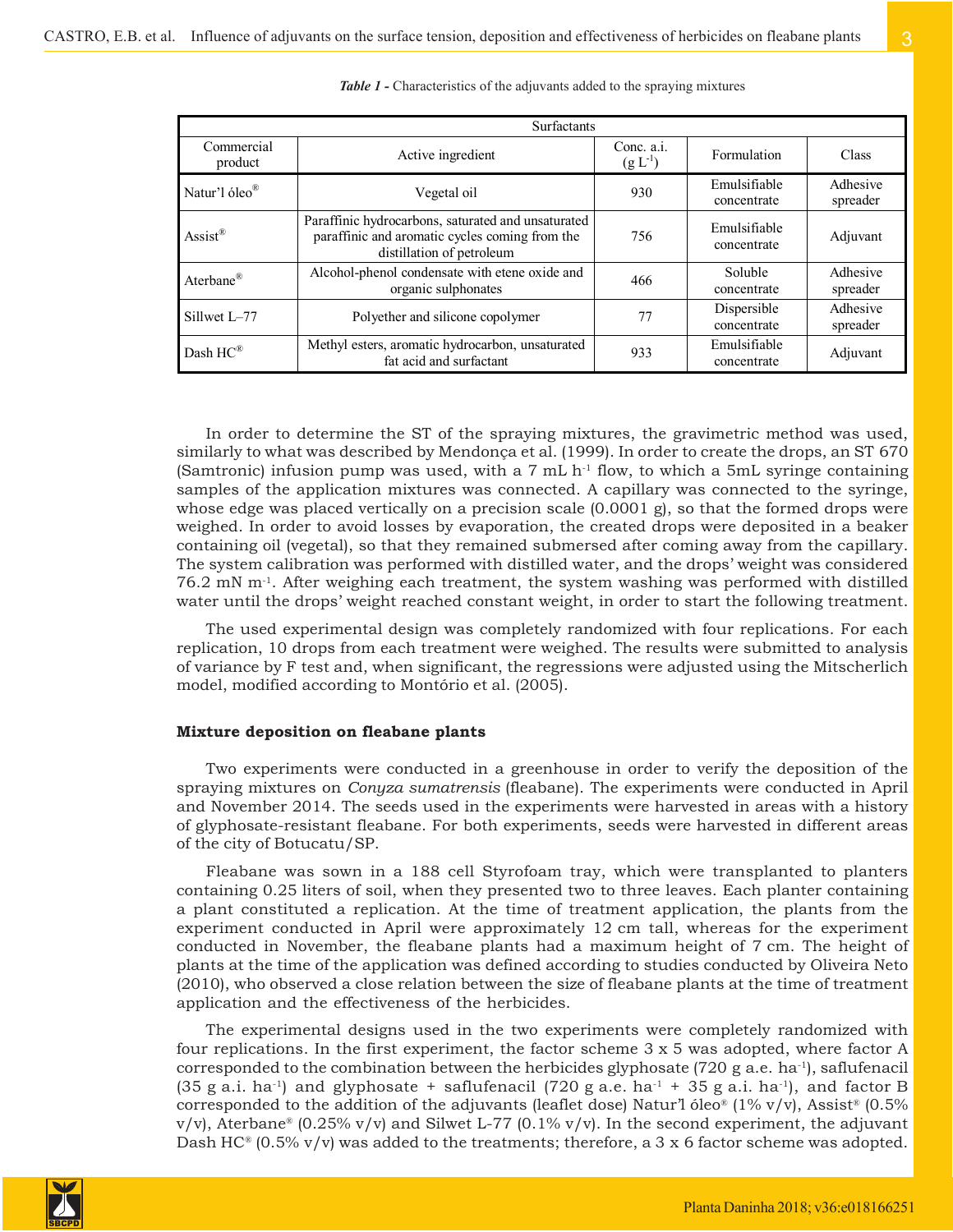In order to spray the treatments, each fleabane plant replication was placed under each tip of the stationary sprayer, equipped with four Teejet XR11002-VS nozzles, with medium drops, spaced 0.5 m apart and placed at 0.5 m height from the plants. The used working pressure was 2.0 kgf cm<sup>-2</sup>, with 3.6 km h<sup>-1</sup> speed and 200 L ha<sup>-1</sup> application rate. The conditions at the time of the application were: average temperature of 35 and 31  $\degree$ C and mean relative humidity of 40 and 55%, respectively for April and November.

In the application mixture for the deposition test, a tracer (Bright Light Blue, FDC1) was added at the concentration of 1,500 mg  $L^1$  (Palladini et al., 2005). After the application, all leaves from each plant were collected and washed three times with 50 mL of distilled water, in plastic bags that were shaken for 30 seconds. The solution from the three washings was mixed and it resulted into one composed sample, for the later quantification of the tracer. After washing, the leaf area was determined by a fixed LICOR meter (LI-3110).

Absorbance at the wave length of 630 nm was determined for all solutions in a Cintra 40 Dual Ray UV-Visible spectrophotometer. Absorbance data were transformed into μL of mixture cm-2 of leaf (Negrisoli et al., 2002).Data about the deposit over the leaves of fleabane plants were submitted to analysis of variance, and the comparison of the averages was made by Tukey's test (*p*≤0.05).

## **Herbicide effectiveness**

Two experiments were conducted in a greenhouse, during the same period, using the same conditions and treatments from the experiments about the deposition of spraying mixtures, as well as the size of fleabane plants. After applying the treatments, visual control evaluations were performed on fleabane on day 7 and 28 after the application (DAA). In the visual control evaluations, a percentage grade scale was used, where 0 corresponds to no injury and 100 to the plant death (SBCPD, 1995).

Data about plant control were submitted to analysis of variance, and the comparison of the averages was made by Tukey's test (*p*≤0.05).

## **RESULTS AND DISCUSSION**

#### **Surface Tension (ST)**

The regression analyses about the surface tension  $(ST)$  (mN  $m^{-1}$ ) of the solutions with water and herbicides mixed with the adjuvants at different concentrations were conducted according to the Mitscherlich model (Figure 1). When compared to the herbicides without adjuvants, all treatments with the addition of adjuvants reduced the ST of the mixtures. The initial surface tension of the mixtures without the addition of adjuvants was reduced in the mixtures that contained glyphosate, when compared to the surface tension of water or isolated saflufenacil. It is important to highlight that the sole addition of glyphosate causes a reduction in the ST (Maciel et al., 2010). This may be related to the fact that glyphosate presents different surfactants in its formulation.

Silwet L-77<sup>®</sup> provided the lowest surface tension values  $(22.7 \text{ mN m}^{-1})$  in relation to the other adjuvants, for all herbicides and for water. In this context, some authors demonstrated the effectiveness of this organosilicone adjuvant to reduce the ST in aqueous solutions (Montório et al., 2005; Iost and Raetano, 2010; Oliveira, 2011).

The minimum surface tension observed for the other adjuvants was similar, except for Dash HC® mixed with glyphosate, saflufenacil and water (Table 2). Mendonça et al. (2007) and Maciel et al. (2010), when using the adjuvants Natur'l óleo® and Assist®, observed a reduction in the ST of the mixtures at different tested concentrations, with values close to the ones found in this work. On the other hand, Montório et al. (2005), when evaluating the adjuvant Aterbane®, found that the minimum ST was equal to  $32.68$  mN m<sup>-1</sup>.

The adjuvants Aterbane®, Silwet L-77® and Dash  $HC^{\circ}$  reached the minimum ST when used at lower concentrations than 1% of the concentration added to the mixture; however, for the

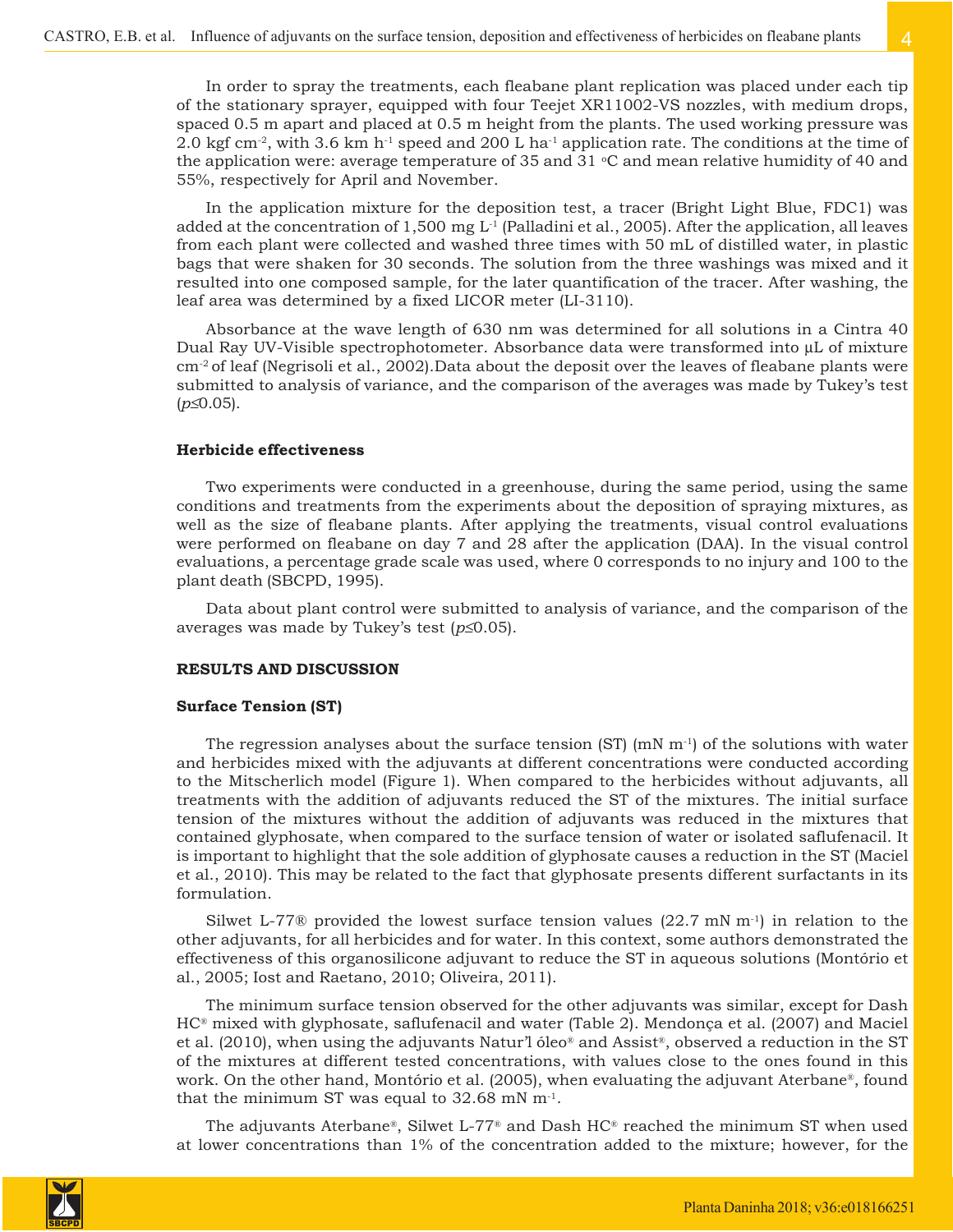

*Figure 1* - Surface tension (mN m<sup>-1</sup>) of adjuvants at different concentrations (%v/v), in herbicides and water.

| Herbicide    | Parameters of the         | Surfactants               |                                          |                       |                            |            |
|--------------|---------------------------|---------------------------|------------------------------------------|-----------------------|----------------------------|------------|
|              | Mitscherlich model        | Natur'l óleo <sup>®</sup> | $\text{Assist}^{\overline{\mathcal{R}}}$ | Aterbane <sup>®</sup> | Silwet L- $77^{\circledR}$ | Dash HC®   |
| Glyphosate   | A                         | 12.1235                   | 15.6983                                  | 17.6746               | 26.167                     | 6.9524     |
|              | $\overline{B}$            | 0.0235                    | $-0.0004$                                | $-0.0495$             | 0.0326                     | 0.0285     |
|              | $\mathcal{C}$             | 1.1807                    | 0.2136                                   | 2.3351                | 12.301                     | 1.356      |
|              | M.T.                      | 36.7496                   | 33.1748                                  | 31.1985               | 22.7061                    | 41.9207    |
|              | F                         | 403.82**                  | 1524.85**                                | 88.315**              | 253.60**                   | 665.91**   |
|              | $r^2$                     | 0.9926                    | 0.998                                    | 0.9671                | 0.9844                     | 0.9955     |
|              | A                         | 8.7928                    | 9.9975                                   | 14.0438               | 26.877                     | 9.168      |
|              | $\overline{B}$            | 0.3245                    | 0.2957                                   | 0.1847                | $\Omega$                   | $\Omega$   |
| Glyphosate + | $\mathcal{C}$             | 0.5061                    | 0.9352                                   | 1.9355                | 15.2766                    | 8.6987     |
| saflufenacil | M.T.                      | 36.1512                   | 34.9465                                  | 30.9002               | 18.067                     | 35.776     |
|              | F                         | 16.85**                   | 28.31**                                  | 37.42**               | 429.58**                   | 21.96**    |
|              | $r^2$                     | 0.8489                    | 0.9042                                   | 0.9258                | 0.984                      | 0.7583     |
|              | A                         | 36.1391                   | 41.0697                                  | 37.792                | 50.0791                    | 26.953     |
|              | $\mathbf B$               | $-0.0135$                 | $-0.0415$                                | $\theta$              | $\theta$                   | 0.1155     |
| Saflufenacil | $\overline{C}$            | 0.475                     | 1.1544                                   | 14.2076               | 62.5711                    | 1.9035     |
|              | M.T.                      | 36.4609                   | 31.5303                                  | 34.808                | 22.5209                    | 45.647     |
|              | F                         | 1828.68**                 | 383.80**                                 | 383.30**              | 390.28**                   | 86.66**    |
|              | $r^2$                     | 0.9984                    | 0.9922                                   | 0.9528                | 0.9824                     | 0.9665     |
|              | A                         | 40.0803                   | 39.8466                                  | 37.2909               | 51.2455                    | 28.0013    |
| Water        | B                         | $-0.0246$                 | $-0.0462$                                | $-0.0096$             | $\theta$                   | 0.066      |
|              | $\mathcal{C}$             | 0.4466                    | 1.0355                                   | 16.0622               | 43.7162                    | 1.819      |
|              | M.T.                      | 32.5197                   | 32.7534                                  | 35.3091               | 21.3545                    | 44.5987    |
|              | $\boldsymbol{\mathrm{F}}$ | 523.57**                  | 296.56**                                 | 287.29                | $109.73**$                 | $111.58**$ |
|              | $\rm r^2$                 | 0.9943                    |                                          | 0.9897                | 0.9482                     | 0.9738     |

*Table 2 -* Results of the analyses of variance and regression. Parameters of the obtained equations

\*\* Significant at 1% probability. M.T. = minimum tension.

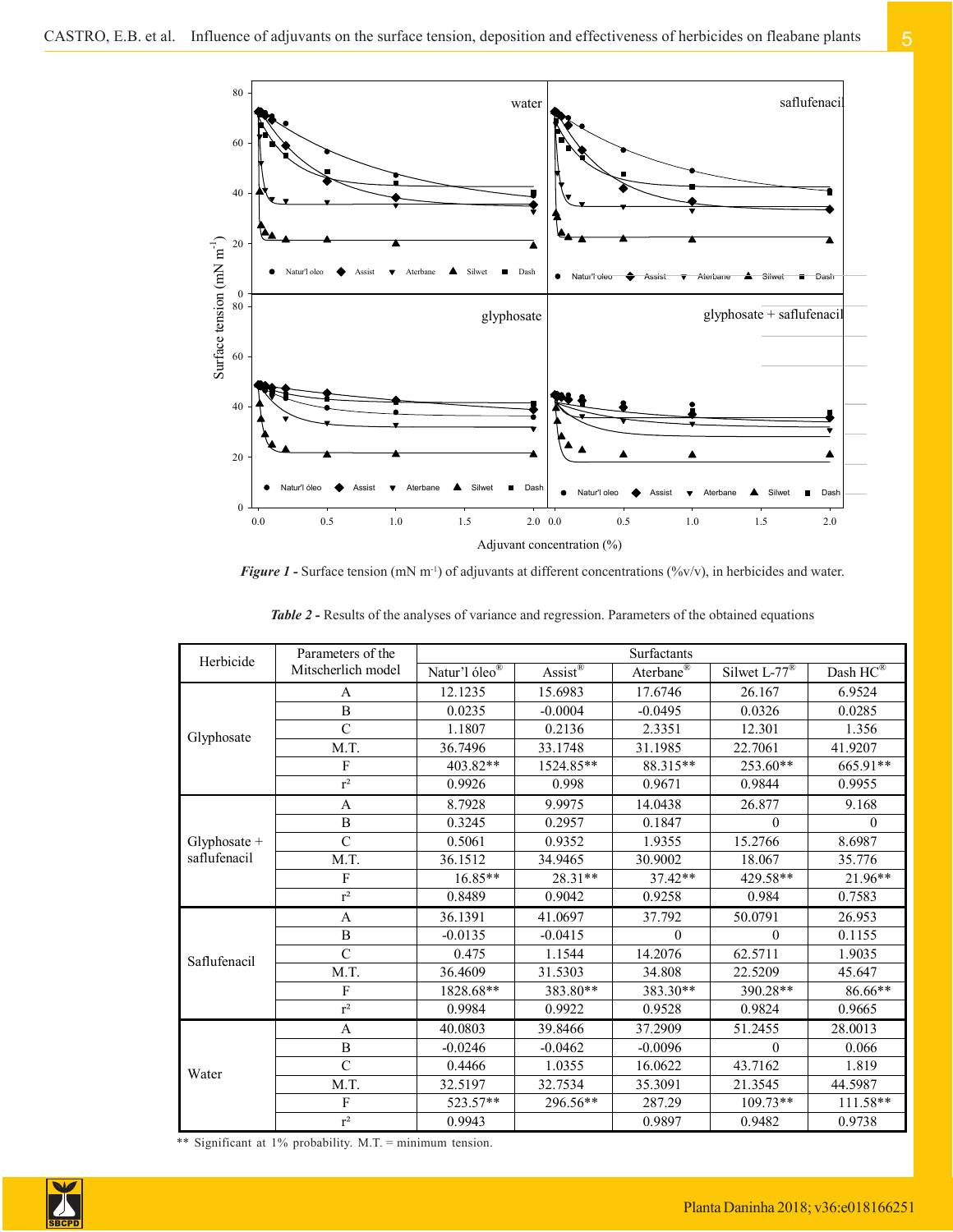minimum reduction of the ST of Natur'l óleo® and Assist®, a concentration above 1% was necessary. The higher the value of the parameter C in the Mitscherlich model equation, the lower the ST value obtained at a lower concentration. Higher values of the C parameter were observed for the adjuvants Silwet L-77®, Aterbane® and Dash HC®. Thus, as observed by Mendonça et al. (1999), the oils used as adjuvants did not present high values for the parameter C, that is, they are not as effective in reducing the ST at low concentrations as the adjuvants that do not contain oil in their formulation.

### **Mixture deposition**

It was possible to observe different mixture deposition values on *Conyza sumatrensis* (fleabane) plants (Table 3). The lowest plants (7 cm) showed higher deposition, whereas the tallest plants (12 cm) presented low deposition, which may be explained by the greater biomass and lower deposition of the lowest leaves of plants.

Plants that were 7 cm tall showed a similar deposition for herbicides with or without adjuvants. O Silwet L-77® provided lower deposition in relation to the other adjuvants in the association with saflufenacil, which may have occurred due to the low surface tension that caused leaching of the mixture on the leaves. For 12 cm tall plants, there were no differences, regardless of the used treatment.

The results of this study demonstrate that the use of adjuvants does not always allow favorable conditions for the spraying deposition on plants. Again, according to Maciel et al. (2010), this happens mainly when the effects over drop size and the different anatomic compositions and, also, the composition of the epicuticular waxes of weeds and cultures. Carbonari et al. (2005), when adding the adjuvants Aterbane® and Silwet L-77® to an aqueous solution, observed significant differences between the treatments after the application; the maximum volume deposited on the leaves of bermuda grass (*Cynodon dactylon)* plants was 0.35 μL cm-2, using the deposition evaluation found in this work.

| Treatment                 | 7 cm height        |                             |              | 12 cm height |                             |              |  |
|---------------------------|--------------------|-----------------------------|--------------|--------------|-----------------------------|--------------|--|
|                           | glyphosate         | glyphosate<br>+saflufenacil | saflufenacil | Glyphosate   | glyphosate<br>+saflufenacil | saflufenacil |  |
| Without adjuvant          | 1.5 <sub>bA</sub>  | $1.7$ ab $\overline{A}$     | 2.2 aAB      | $0.8$ aA     | 1.1aA                       | 1.1aA        |  |
| Natur'l Óleo <sup>®</sup> | $1.3$ aA           | $1.3$ aA                    | 1.9aAB       | $0.80$ aA    | $0.8$ aA                    | 1.1aA        |  |
| Assist <sup>®</sup>       | 1.3 <sub>bA</sub>  | 1.6 <sub>bA</sub>           | $2.3$ aA     | $0.90$ aA    | 1.0aA                       | 1.1aA        |  |
| Aterbane®                 | $1.5$ aA           | $1.5$ aA                    | 1.9aAB       | 1.0aA        | 0.9aA                       | 1.1aA        |  |
| Silwet $L-77^{\circledR}$ | $1.3$ aA           | 1.3 aA                      | $1.4$ aB     | 0.9 aA       | 1.0aA                       | 1.0aA        |  |
| Dash HC®                  | 2.1aA              | 2.0 aA                      | $2.2$ aAB    |              |                             |              |  |
| F herb* adj               | 0.91 <sup>ns</sup> |                             |              | $0.59^{ns}$  |                             |              |  |
| F herbicide               | $10.94*$           |                             |              | $5.26*$      |                             |              |  |
| F adjuvant                | $5.25*$            |                             |              | $0.90$ ns    |                             |              |  |
| VC(%)                     | 22.87              |                             |              | 20.28        |                             |              |  |

*Table 3 -* Effects of different herbicides mixed with adjuvants over the deposition (μL cm-2) on *Conyza sumatrensis* plants, applied in post-emergence

ns Non-significant at 5% probability by Tukey's test; \* Significant at 5% probability by F test. Averages followed by the same capital letter, in the column, and lowercase letter, on the line, do not differ among themselves.

#### **Herbicide effectiveness**

Both development stages of the fleabane plants were not controlled satisfactorily by glyphosate, even when mixed with adjuvants; however, on day 28 DAA all adjuvants in association only with glyphosate promoted control increments for 7 cm tall plants at the time of the application (Table 4).

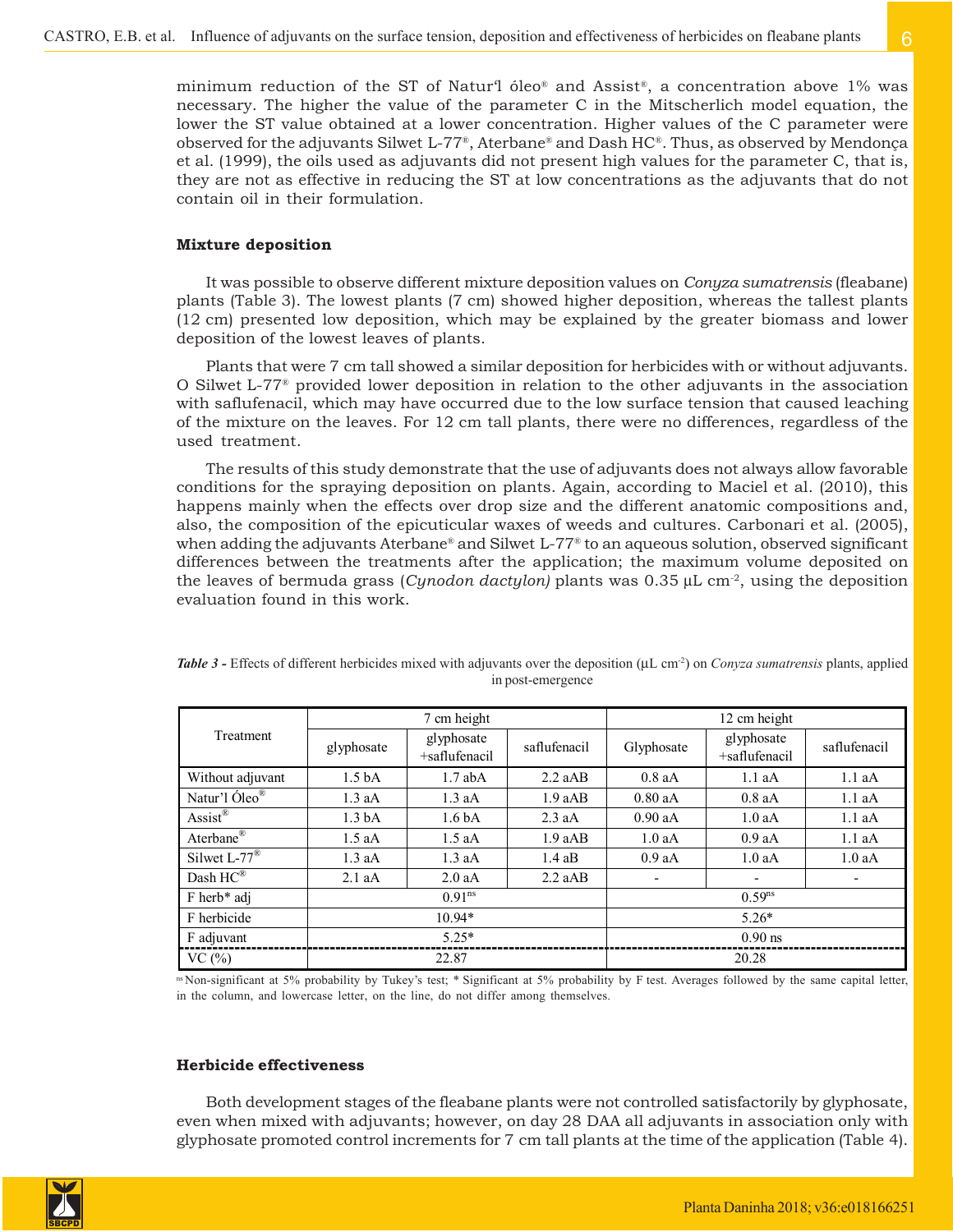|                                   | 7 cm height          |                             |              |                      |                             |              |  |
|-----------------------------------|----------------------|-----------------------------|--------------|----------------------|-----------------------------|--------------|--|
| Treatment                         | 7 DAA                |                             |              | 28 DAA               |                             |              |  |
|                                   | glyphosate           | glyphosate<br>+saflufenacil | saflufenacil | glyphosate           | glyphosate<br>+saflufenacil | saflufenacil |  |
| Without                           | 7.0 <sub>bA</sub>    | 75.5 aA                     | 86.0 aA      | 33.8 bB              | 100aA                       | 100aA        |  |
| Natur'l Óleo®                     | 10.0 <sub>bA</sub>   | 95.5 aA                     | 83.8 aA      | 36.3 bAB             | 100aA                       | 100aA        |  |
| $\overline{Assist}^{\mathcal{R}}$ | 12.5 bA              | 97.8 aA                     | 88.0 aA      | 36.8 bAB             | 100aA                       | 100aA        |  |
| Aterbane <sup>®</sup>             | 6.8 <sub>bA</sub>    | 86.8 aA                     | 81.5 aA      | 37.0 bAB             | 100aA                       | 100aA        |  |
| Silwet $L-77^{\circledR}$         | 7.3 <sub>bA</sub>    | 82.8 aA                     | 95.3 aA      | 36.8 bAB             | 100aA                       | 100aA        |  |
| Dash $HC^{\overline{\otimes}}$    | 15.0 bA              | 88.0 aA                     | 87.5 aA      | 40.3 bA              | 100 aA                      | 100 aA       |  |
| F herb* adj                       | $0.92$ <sup>ns</sup> |                             |              | $0.74$ <sup>ns</sup> |                             |              |  |
| F herbicide                       | 364.81*              |                             |              | 4111.90*             |                             |              |  |
| F adjuvant                        | $1.38*$              |                             |              | $0.74^{ns}$          |                             |              |  |
| VC(%)                             | 18.53                |                             |              | 3.53                 |                             |              |  |
|                                   | 12 cm height         |                             |              |                      |                             |              |  |
| Without                           | 13.8 bA              | 42.5 aA                     | 37.5 aB      | 30.0 bAB             | 97.3 aA                     | 90.3 aA      |  |
| Natur'l Óleo®                     | 15.0 bA              | 52.5 aA                     | $43.8$ aAB   | 25.0 bB              | 97.5 aA                     | 98.5 aA      |  |
| $\text{Assist}^{\circledR}$       | 18.8 bA              | 56.7 aA                     | 45.0 aAB     | 40.0 bA              | 97.8 aA                     | 92.5 aA      |  |
| Aterbane <sup>®</sup>             | 18.8 bA              | 53.8 aA                     | 52.5 aA      | 36.3 bAB             | 100.0 aA                    | 94.3 aA      |  |
| Silwet $L-77^{\circ}$             | 16.3 bA              | 51.3 aA                     | 47.5 aAB     | 33.8 bAB             | 98.8 aA                     | 89.5 aA      |  |
| F herb* adj                       | 0.61 <sup>ns</sup>   |                             |              | $1.96$ <sup>ns</sup> |                             |              |  |
| F herbicide                       | 137.08*              |                             |              | 711.119*             |                             |              |  |
| F adjuvant                        | $3.80*$              |                             |              | $1.23^{ns}$          |                             |              |  |
| VC(%)                             | 18.85                |                             | 8.13         |                      |                             |              |  |

*Table 4 -* Effectiveness (%) of different herbicides mixed with adjuvants on the control of*Conyza sumatrensis* plants, applied in post-emergence

ns Non-significant at 5% probability by Tukey's test; \* Significant at 5% probability by F test. Averages followed by the same capital letter, in the column, and lowercase letter, on the line, do not differ among themselves.

For 7 cm tall plants, the herbicides saflufenacil and saflufenacil + glyphosate provided effective control. Control on day 7 DAA for saflufenacil, isolated or mixed with glyphosate, was high and it reached 100% on day 28 DAA, regardless of the evaluated adjuvants (Table 4). The lowest mixture quantities deposited over the leaves with the addition of Silwet L-77® on the shortest plants did not represent lower control; this may be related to a wider spreading of the herbicide over the leaf, especially for an herbicide that is poorly movable on plants (contact), such as saflufenacil.

As for 12 cm tall plants, the herbicides saflufenacil and saflufenacil + glyphosate presented low control levels on day 7 DAA and high levels on day 28 DAA. The adjuvants did not interfere in the control of fleabane plants with the application at a more advanced development stage. For 12 cm tall plants, it was possible to observe 100% control only with the association of glyphosate + saflufenacil with the addition of the adjuvant Aterbane® on day 28 DAA, whereas plants at the 7 cm height development stage presented 100% control on day 28 DAA for isolated saflufenacil and glyphosate + saflufenacil, with or without adjuvants. According to Oliveira Neto et al. (2010), the stage of *C. bonarienses* at the time of the application affects significantly control effectiveness.

The results of the application of saflufenacil were similar to the ones found by Dalazen et al.  $(2015)$ , who observed up to 80% control on fleabane plants at the dose of 35 g a.i. ha<sup>-1</sup> on day 7 DAA. According to Byker et al. (2013) and Mellendorf et al. (2015), the mixture of glyphosate and saflufenacil provided satisfactory control on *C. canadensis* plants. Saflufenacil presents physicalchemical properties that enable its mobility via phloem (Ashigh and Hall, 2010) and, consequently, there is a synergic relation in the combination with glyphosate (Dalazen et al., 2015).

The adjuvants were effective in reducing the surface tension (ST) of the herbicide mixtures, with the influence of their different concentrations. The mixtures with glyphosate and glyphosate + saflufenacil had lower ST reduction when compared to isolated saflufenacil and water. The

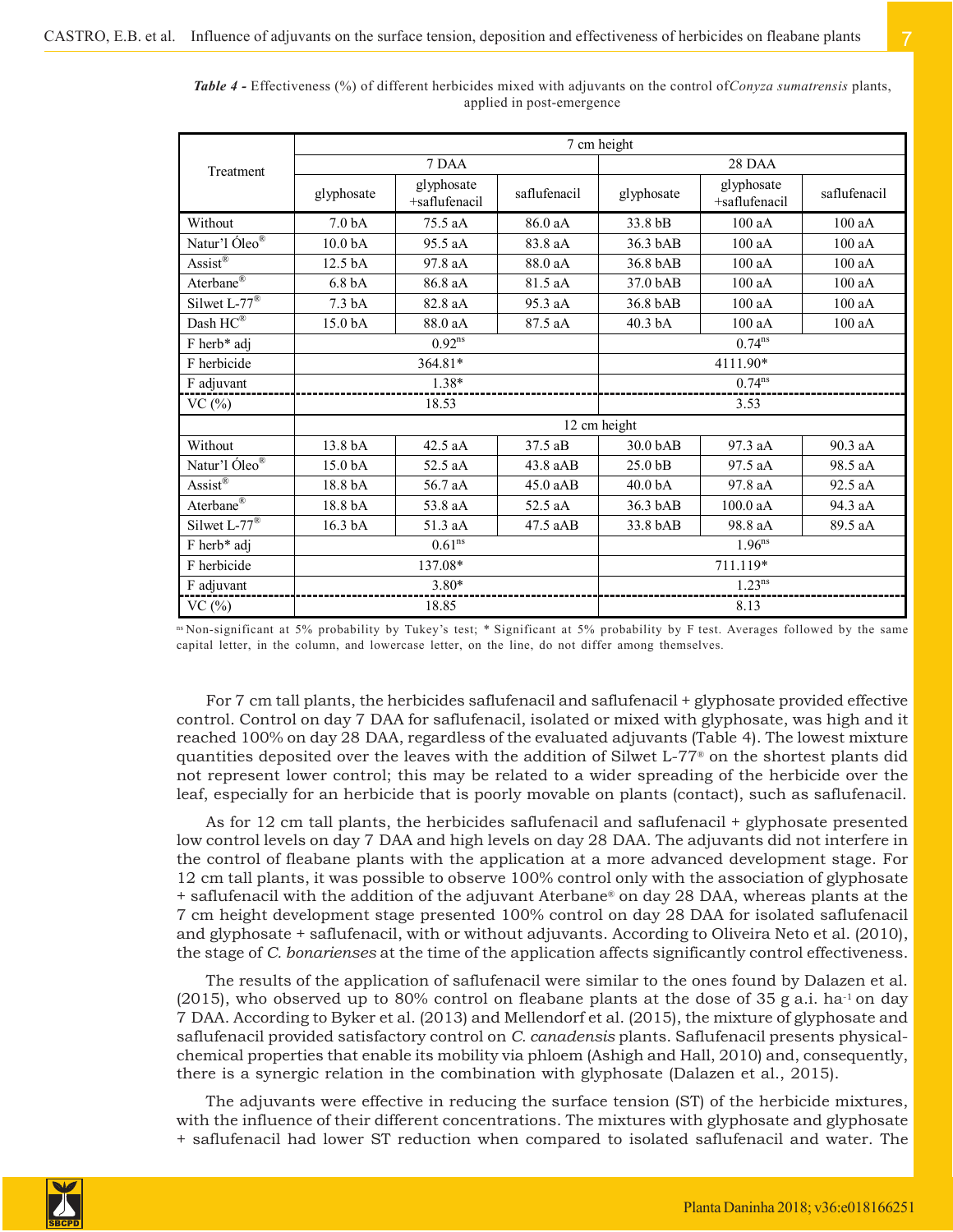adjuvant Silwet L-77® was effective in reducing the ST, reaching the lowest minimum tensions regardless of the herbicide. The ST reduction did not influence in the deposition of the mixtures over *Conyza sumatrensis* (fleabane) plants. Therefore, the use of adjuvants did not result in an effective control in applications only with glyphosate.

#### **REFERENCES**

Ashigh J.J., Hall C. Bases for interactions between saflufenacil and glyphosate in plants. **J Agric Food Chem.** 2010;58:7335-43.

Byker H.P. et al. Control of glyphosate-resistant Canada flabane [*Conyza canadensis* (L.) Cronq.] with preplant herbicide tank mixes in soybean [*Glycine max* (L). Merr.]. **Canadian J Plant Sci.** 2013;93:659-67.

Carbonari C.A. et al. Efeito de surfactantes e pontas de pulverização na deposição de calda de pulverização em plantas de gramaseda. **Planta Daninha**. 2005;23:725-9.

Dalazen G. et al. Sinergismo na combinação de glifosato e saflufenacil para o controle de buva. **Pesq Agropec Trop**. 2015;45:249-56.

Gandolfo M.A. et al. Potencial de deriva da mistura de 2,4-D com glyphosate. **Rev Bras Herbic.** 2012;11:332-8.

González-Torralva F. et al. Two non-target mechanisms are involved in glyphosate-resistant horseweed (*Conyza canadensis* L. Cronq.) biotypes. **J Plant Physiol.** 2012;169:1673-9.

Iost C.A.R., Raetano C.G. Tensão superficial dinâmica e ângulo de contato de soluções aquosas com surfactantes em superfícies artificiais e naturais. **Eng Agríc.** 2010;30:670-80.

Kissmann K.G. Adjuvantes para caldas de produtos fitossanitrio. In: Palestras do 21ª. Congresso Brasileiro da Ciência das Plantas Daninhas. Caxambu, MG: Sociedade Brasileira da Ciência das Plantas Daninhas; 1997. p.61-77.

Maciel C.D.G. et al. Tensão superficial estática de misturas em tanque de glyphosate + chlorimuron-ethyl isoladas ou associadas com adjuvantes. **Planta Daninha**. 2010;28:673-85.

Maciel C.D.G., Moraes D.W., Balan M.G. Associação de adjuvantes com herbicidas na dessecação e no controle em pósemergência de plantas daninhas na cultura do trigo. **Rev Bras Herbic.** 2011;10:243-56.

Martins D. et al. Manejo químico de espécies de trapoeraba com aplicação isolada e em mistura de diferentes herbicidas. **Caatinga**. 2012;25:21-8.

Mellendorf T.G. et al. Influence of plant height and glyphosate on saflfenacil efficacy on glyphosate-resistant horseweed (*Conyza canadensis*). **Weed Technol.** 2013;27:463-7.

Mellendorf T.G. et al. Influence of application variables on the foliar efficacy of saflufenacil on horseweed (*Conyza canadensis*). **Weed Sci**. 2015;63:578-86.

Mendonça C.G. et al. Efeitos de surfatantes sobre a tensão superficial e a área de molhamento de soluções de glyphosate sobre folhas de tiririca. **Planta Daninha**. 1999; 13:355-65.

Mendonça C.G. et al. Tensão superficial estática de soluções aquosas com óleos minerais e vegetais utilizados na agricultura. **Eng Agríc.** 2007;27:16-23.

Montório G.A. et al. Eficiência dos surfactantes de uso agrícola na redução da tensão superficial. **Rev Bras Herbic.** 2005;4:8-22.

Moretti M.L. et al. Glyphosate resistance is more variable than paraquat resistance in a multiple-resistant hairy fleabane (*Conyza bonariensis*) Population. **Weed Sci**. 2013;61:396-402.

Negrisoli E. et al. Depósitos unitários de calda de pulverização com e sem surfactante em plantas de salvinia molesta. **Planta Daninha**. 2002;20:51-6.

Oliveira Neto A.M. et al. Manejo de *Conyza bonariensis* com glyphosate + 2,4-D e amônio-glufosinate em função do estádio de desenvolvimento. **Rev Bras Herbic.** 2010;9:73-80.